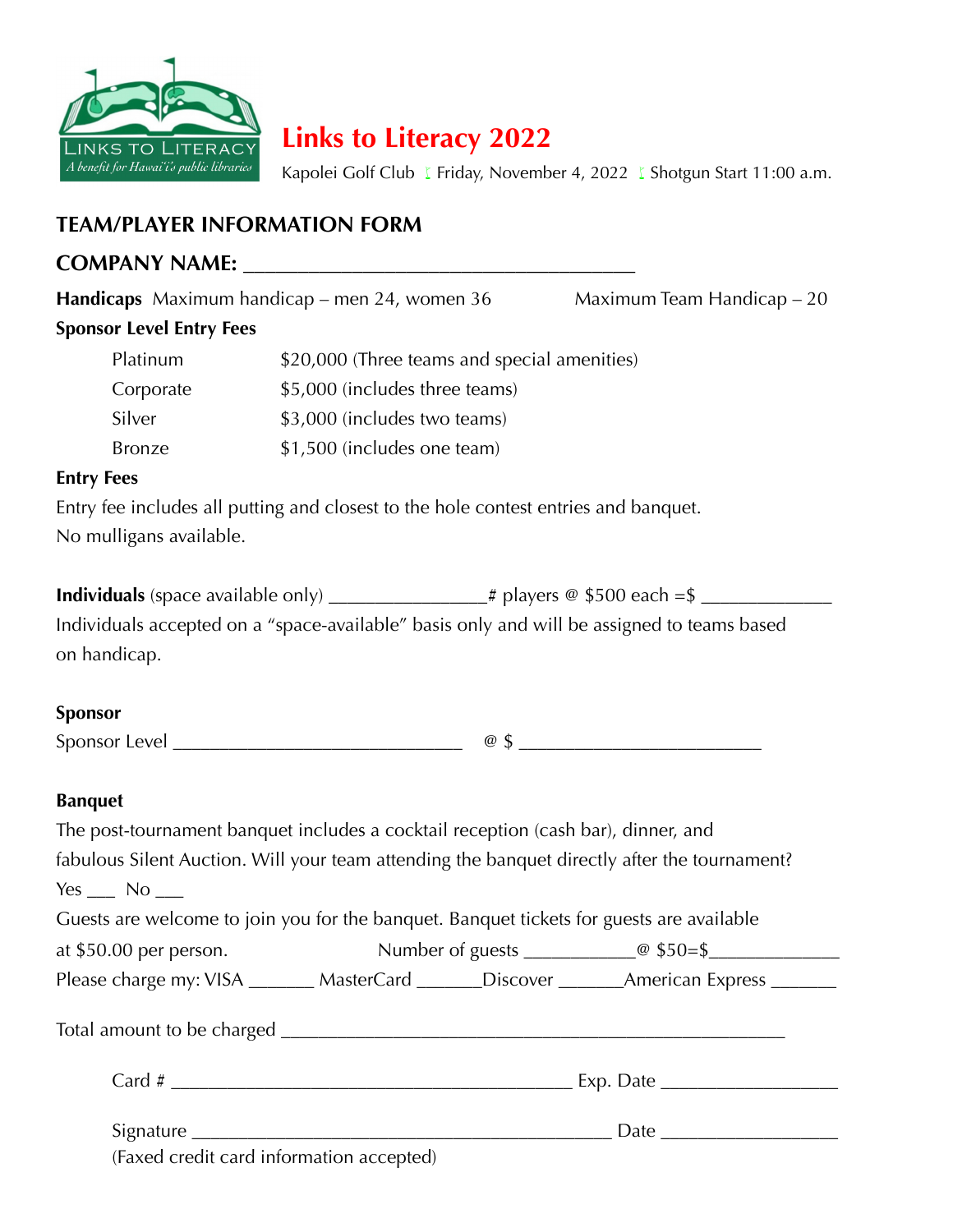Or, you may pay by check. Please make checks payable to: Friends of the Library of Hawai'i and mail with reservation form to:

Friends of the Library of Hawai`i

501 Sumner St., Unit 614

Honolulu, Hawai'i 96817

For more information, please contact:

Nainoa Mau, Executive Director, FLH

P: (808) 536-4174

F: (808) 536-5232

or [nainoa@FLHhawaii.org](mailto:nainoa@FLHhawaii.org)

### **TEAM MEMBER INFORMATION DEADLINE: Friday, October 28, 2022**